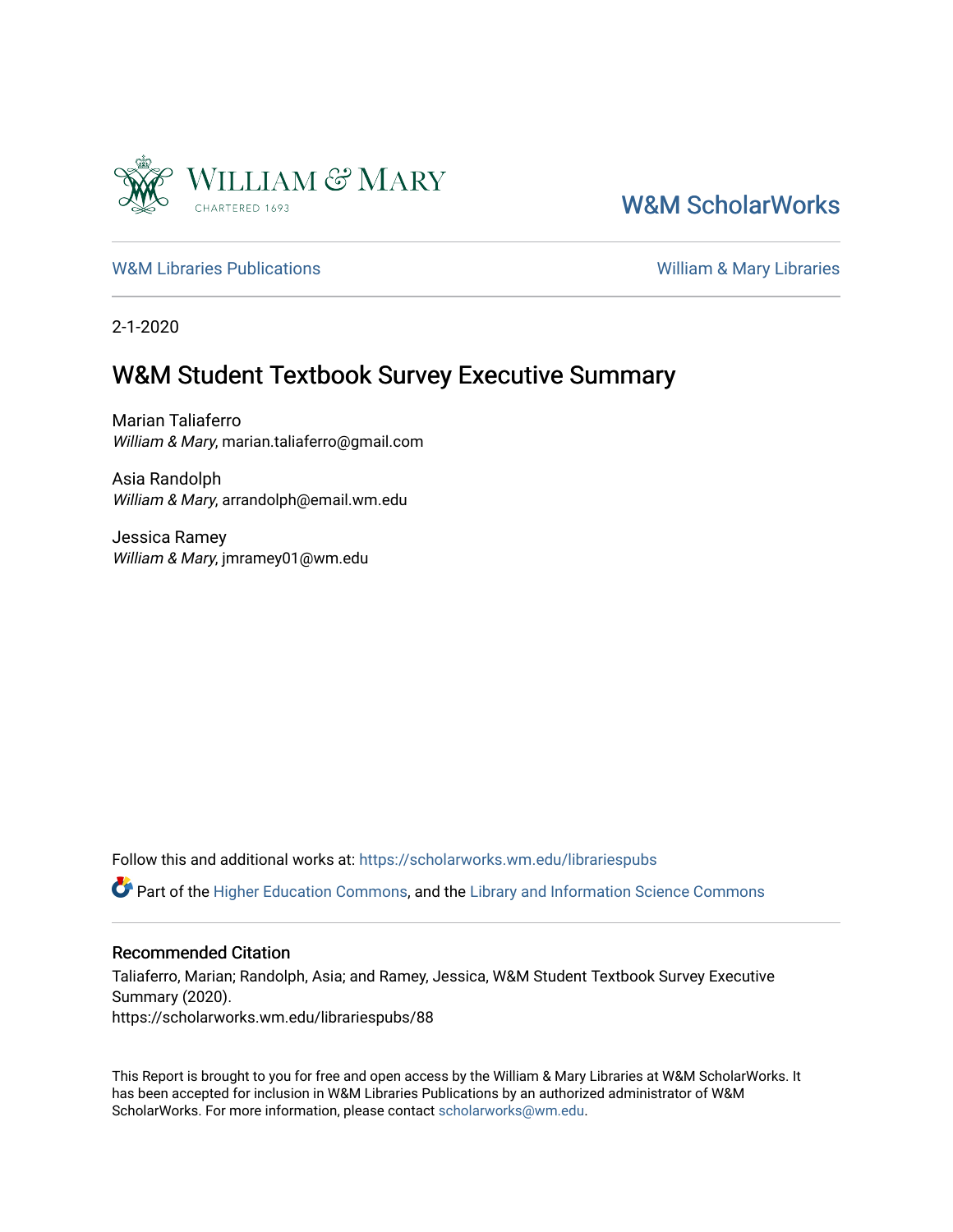# Student Textbook Survey Results February 2020

Marian Taliaferro Asia R. Randolph Jessica Ramey

William & Mary Libraries



CHARTERED 1693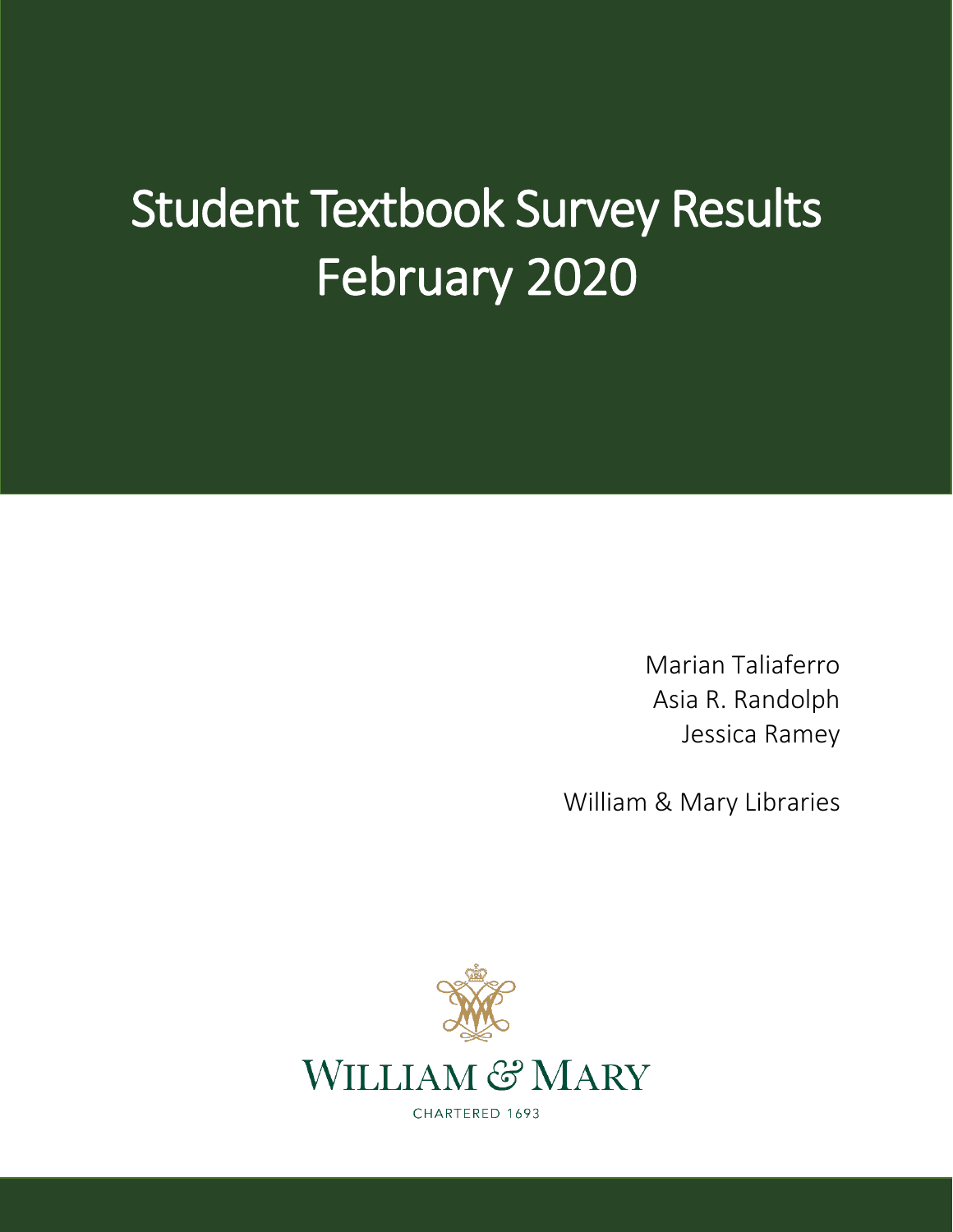# **Executive Summary**

In the 2018-2019 academic year, several conversations with key administrators and staff were held on textbook affordability, and the need to address it at William & Mary. These meetings served as the start of a cross-campus discussion. An effort had begun a few years earlier with the library, which presented Open Textbook Network (OTN) workshops sponsored by the Virtual Library of Virginia (VIVA) and with the goal of increasing awareness of Open Education Resources (OER) and exposure to them.

Similar to conversations being held at higher education institutions across the country, the increasing challenge of the cost of attending W&M has come up repeatedly and at the highest level of W&M governance for the past several years. Further, national estimates of textbook costs indicated that they ran to about \$1200 annually, with implications as barriers to student success, particularly college completion, so this effort to understand more about W&M textbook spending was closely aligned with the larger conversation on costs and how they impact student success.

The main objectives for issuing the textbook survey in fall 2019 were to understand the textbook spending practices as well as related preferences of W&M students so that the campus administrators would have information useful for programs designed to increase course materials affordability. Specifically, survey objectives were to:

- Understand current costs of textbooks and course materials for W&M students
- Understand methods W&M students take to lower textbook costs
- Understand the viability of implementing an "inclusive access" textbook pilot
- Identify student suggestions for reducing textbook costs

## **Summary of Key Findings**

## **Key Finding 1 Spending (textbooks + course materials)**

Overall, students are not purchasing all of the textbooks required for their classes. Overall, 48.3% of students (46% of undergraduates, 53% of graduates) reported that their textbooks cost more than \$300, whereas only 24.2% of total respondents (20% of undergraduates, 35% of graduates) reported actually spending that much. Course materials (excluding textbooks) were an additional layout. Over 30% of respondents indicated that they spent more than \$100 on required course materials that semester. Further, while a majority (56%) indicated that for the past year, they "always" (80% of the time or more) purchased the required textbooks assigned, a surprising 39.2% of students indicated that they purchased required materials less than 80% of the time.

## **Key Finding 2 Financial aid**

Of those indicating that they received financial aid, only 9% of them said that it covered all of their textbook and course materials costs. Nearly 36% said that financial aid did not cover *any* of their textbook and course materials costs.

## **Key Finding 3 Repercussions of high textbook costs**

Students acted in a variety of ways to deal with high textbook and course materials costs. More than a third (37.1 %) indicated that in their academic career, they did not purchase a required textbook due to the cost. A surprising amount (11.7%) indicated that they did not register for a specific course due to textbook costs. Further, 7.8% dropped a course, 6.6% earned a poor grade and 3.4% of students indicated that they took fewer courses due to textbook costs.

1